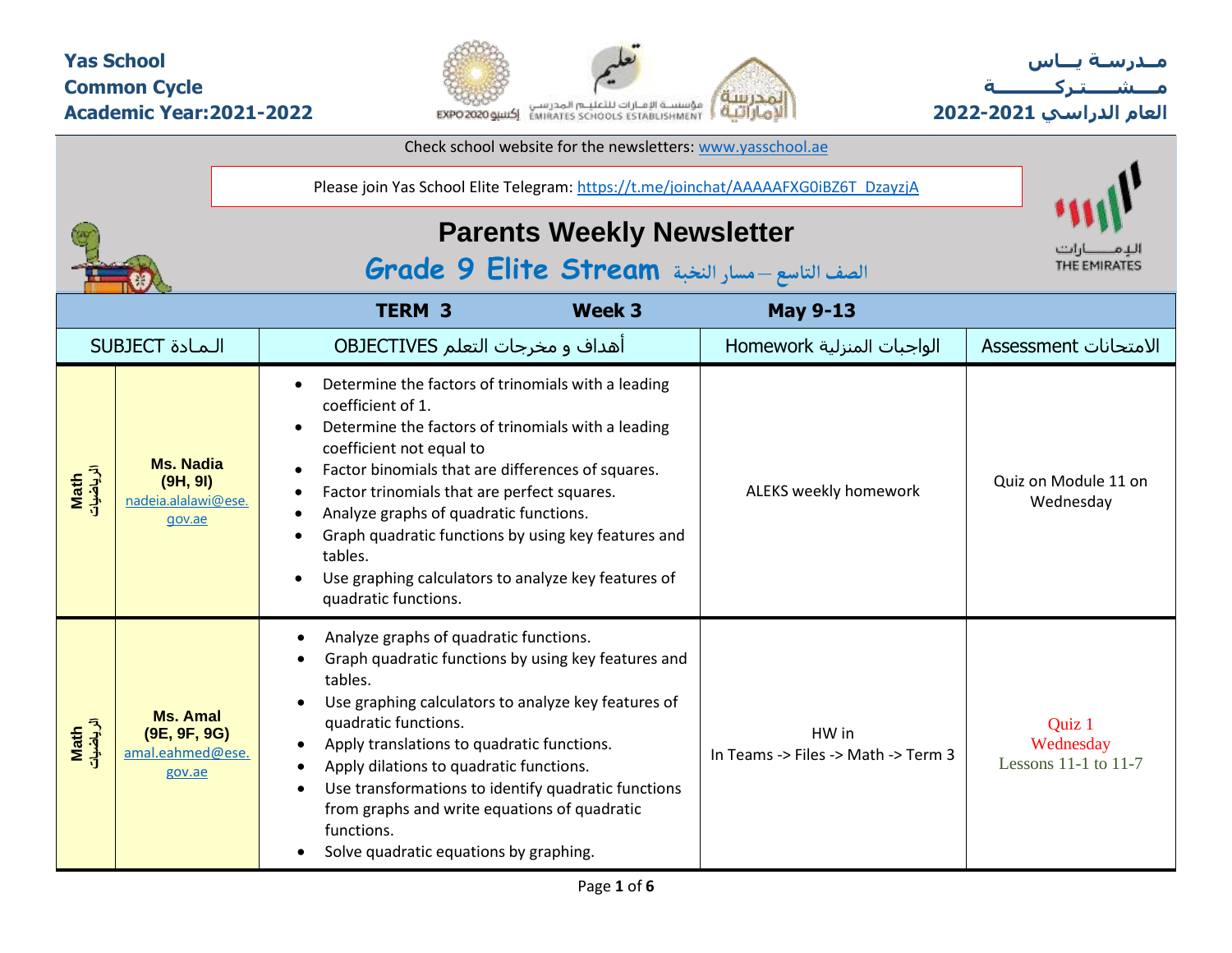| English<br>اللغة الإنجليزية | Mr. Muhammad<br>(9E, 9F)<br>muhammad.tahir@<br>ese.gov.ae<br><b>Ms. Eman</b><br>(9H, 9I, 9G)<br>eman.soliman@ese.g<br>ov.ae | <b>Grade 9 New Interactions 2</b><br>Term 3 (Chapter 6 Bright Lights, Big City)<br>Lessons:<br>(Topics LS 2: Planet Under Stress)<br>(Topics RW 2: Student Housing)<br>(Literature Book: Robinson Crusoe chapter 11-12)<br>(Extra-reading: Oliver Twist by Charles Dickens Chp 2: Oliver's<br><b>New Family)</b><br><b>Grammar: Past Time 6. Functional Language: Describing causes</b><br>and consequences.<br><b>Learning Objectives:</b><br>Reading: Students will read texts about the challenges<br>$\bullet$<br>people face when living in big cities and also the impact of<br>population growth on Earth's resources.<br><b>Listening: Listening for main ideas and specific</b><br>information; listening for stressed words; listening for<br>reduced forms.<br>Speaking: Role-playing a conversation between a tenant<br>$\bullet$<br>and homeowner.<br><b>Writing: Making and organizing notes; distinguishing</b><br>$\bullet$<br>problems and solutions.<br>Lexis: Understanding vocabulary from context.<br>$\bullet$<br>Functional/ skill language: Identifying text structure and<br>$\bullet$<br>organization (main ideas and supporting details);<br>skimming and scanning; understanding pronoun<br>reference.<br>Language focus: Understanding contrast.<br><b>Lexis: (Community)</b><br>Population, overpopulation, growth, curve, trends, urban, smog,<br>adequate, waste disposal, unimaginable, stabilize, restrain,<br>sanitation, developed, agriculture, consumption, accommodate,<br>budget, calculate, commute, cramped, expenses, facilities, pros<br>and cons, percent, half, third, quarter, increase, decrease,<br>decline. | <b>Achievements</b><br><b>Offline Tasks:</b><br>Activities assigned via<br>Classkicks/padlet/Wizer.<br>Assignment 1/2/3 on<br>LMS.<br>•Literature chapter per<br>week.<br><b>MyOn: practice reading</b><br>and writing.<br><b>During the session Tasks:</b><br><b>Activities allocated on</b><br>different e-tools:<br>WordWall, LMS, Padlet,<br>Quizziz, Nearpod,<br><b>Mentimeter, Wizer,</b><br>classkicks, ISL, Socrative<br>etc. | <b>Weekly Quiz on</b><br>Thursday $\odot$ |
|-----------------------------|-----------------------------------------------------------------------------------------------------------------------------|---------------------------------------------------------------------------------------------------------------------------------------------------------------------------------------------------------------------------------------------------------------------------------------------------------------------------------------------------------------------------------------------------------------------------------------------------------------------------------------------------------------------------------------------------------------------------------------------------------------------------------------------------------------------------------------------------------------------------------------------------------------------------------------------------------------------------------------------------------------------------------------------------------------------------------------------------------------------------------------------------------------------------------------------------------------------------------------------------------------------------------------------------------------------------------------------------------------------------------------------------------------------------------------------------------------------------------------------------------------------------------------------------------------------------------------------------------------------------------------------------------------------------------------------------------------------------------------------------------------------------------------------------------------|---------------------------------------------------------------------------------------------------------------------------------------------------------------------------------------------------------------------------------------------------------------------------------------------------------------------------------------------------------------------------------------------------------------------------------------|-------------------------------------------|
|-----------------------------|-----------------------------------------------------------------------------------------------------------------------------|---------------------------------------------------------------------------------------------------------------------------------------------------------------------------------------------------------------------------------------------------------------------------------------------------------------------------------------------------------------------------------------------------------------------------------------------------------------------------------------------------------------------------------------------------------------------------------------------------------------------------------------------------------------------------------------------------------------------------------------------------------------------------------------------------------------------------------------------------------------------------------------------------------------------------------------------------------------------------------------------------------------------------------------------------------------------------------------------------------------------------------------------------------------------------------------------------------------------------------------------------------------------------------------------------------------------------------------------------------------------------------------------------------------------------------------------------------------------------------------------------------------------------------------------------------------------------------------------------------------------------------------------------------------|---------------------------------------------------------------------------------------------------------------------------------------------------------------------------------------------------------------------------------------------------------------------------------------------------------------------------------------------------------------------------------------------------------------------------------------|-------------------------------------------|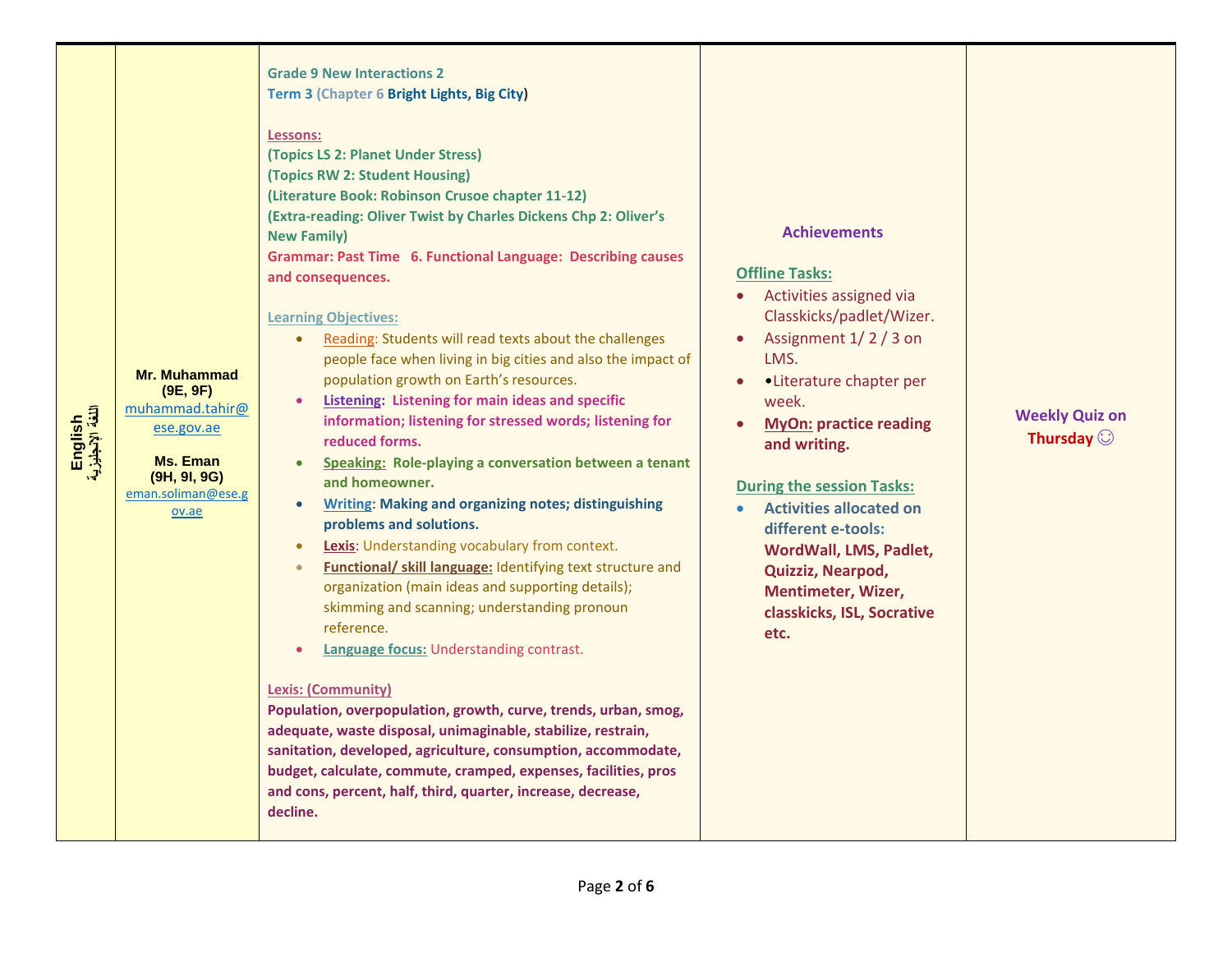| Biology<br>الأحياء                   | <b>Ms. Abiola</b><br>Abiola.Dosumu@moe<br>.gov.ae   | <b>Unit 1: Ecology</b><br><b>Module 3: Communities, biomes and</b><br>ecosystems<br><b>Lesson 3: Aquatic biomes</b><br>Lesson Objectives:<br>Describe differences in the abiotic and/or biotic factors<br>that shape aquatic and terrestrial communities.<br>Use data to make predictions about how abiotic<br>$\bullet$<br>and/or biotic factors shape an ecological<br>community. | <b>Homework on Inspire Science</b>                                               | Weekly quiz on LMS                                                   |
|--------------------------------------|-----------------------------------------------------|-------------------------------------------------------------------------------------------------------------------------------------------------------------------------------------------------------------------------------------------------------------------------------------------------------------------------------------------------------------------------------------|----------------------------------------------------------------------------------|----------------------------------------------------------------------|
| Physics<br>الفيزياء                  | Mr. Bibin<br>bibin.kuriakose@es<br>e.gov.ae         | Calculate the work done by the gravitational force<br>٠<br>due to an object's change in vertical position.<br>Discuss energy transformations in situations where<br>$\bullet$<br>an object moves vertically upward or downward.<br>Define the term elastic potential energy and give<br>$\bullet$<br>examples<br>Describe some forms of energy and give examples.                   | Homework on LMS and Inspire<br>Science                                           | Weekly Quiz on the<br>mentioned LO's                                 |
| Chemistry<br>الكيمياء                | Mr. Carl<br>Carl.addison@ese.gov<br>.ae             | Using gas laws and the idea gas law to complete<br>exam style questions<br>Able to correctly select the equation needed to<br>$\bullet$<br>answer the problem given understanding which<br>parts of the equation have been provided.                                                                                                                                                | Work to be completed in LMS<br>"WEEK 4"                                          | Pop Quiz Thursday/Friday<br>covering curriculum<br>covered for week. |
| التربية الإسلامية<br>Islamic Studies | المعلمة نوف<br>nouf.kazim@ese.go<br>v.ae            | السنن الاجتماعية في القرآن الكريم                                                                                                                                                                                                                                                                                                                                                   | حل أنشطة الطالب لدرس سورة الواقعة<br>ودرس: لا ضرر و لا ضرار                      | تسميع سورة الواقعة 57 - 74                                           |
| Arabic<br>اللغة العربية              | المعلم سامر (بنين)<br>samir.barahmeh<br>@ese.gov.ae | أندريا شبراتا<br>يسامر<br>قوس قزح<br><mark>رواية عساكر قوس قزح :</mark><br>(الفصل الخامس عشر حتى- الثاني والعشرين)                                                                                                                                                                                                                                                                  | $\mathbf{T}^{\prime}$<br>متابعة الواجبات عبر التيمز.<br>قراءة الرواية في البيت . | تسليم المشروع الأول<br>تاريخ 18-5-2022                               |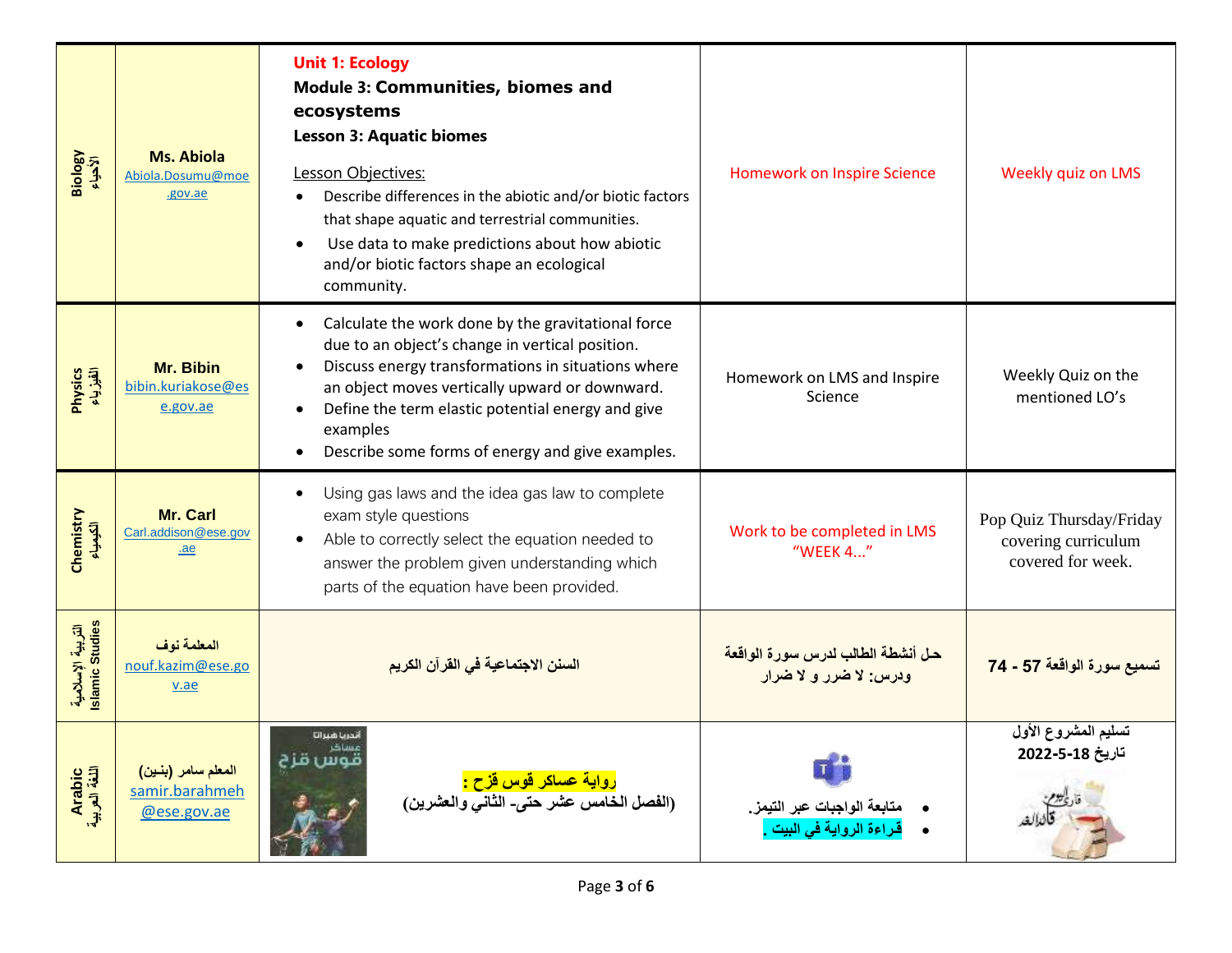| Arabic<br>اللغة العربية                    | المعلمة شيخة (بنات)<br>shaikha.alzeyoudi@<br>moe.gov.ae        | أندريا شبراتا<br>مساكر<br>قوس قزح<br><mark>رواية عساكر قوس قزح :</mark><br>(الفصل السادس -السابع-الثامن -التاسع-العاشر-<br>الحادي عشر -الثان <i>ي عش</i> ر -الثالث عشر) | T<br>متابعة الواجبات عبر التيمز.<br><mark>- قراءة الرواية في البيت</mark> . | تسليم المشروع الأول<br>تاريخ 18-5-2022 |
|--------------------------------------------|----------------------------------------------------------------|-------------------------------------------------------------------------------------------------------------------------------------------------------------------------|-----------------------------------------------------------------------------|----------------------------------------|
| Social Studies + ME<br>اجتماعيات وأخلاقية  | المعلمة أمل<br>amal.almehri@ese.<br>gov.ae                     | الأمن المائي و الغذائي في دولة الإمارات العربية المتحدة                                                                                                                 | حل أنشطة LMS                                                                |                                        |
|                                            | المعلم سامر (9G)<br>samir.ali@ese.gov.ae                       | Introduction to embedded systems                                                                                                                                        | <b>Activities on LMS</b>                                                    | None                                   |
| <b>Computer Science</b><br>علوم الكومبيوتر | المعلمة شيماء (1-9)<br>Shayma.Habboush@es<br>e.gov.ae          | Introduction to embedded systems                                                                                                                                        | <b>LMS Activities</b>                                                       | None                                   |
|                                            | المعلمة مجد<br>(9E, 9F, 9H)<br>majd.alashouri@ese.go<br>v.ae   | Introduction to embedded systems                                                                                                                                        | <b>LMS Activities</b>                                                       |                                        |
|                                            | المعلمة فاتن (بنين)<br>faten.koussa@ese.q<br>ov.ae             | درس دوناتللو-لميون باتيستا                                                                                                                                              |                                                                             |                                        |
| Visual Art<br>الفئون البصرية               | المعلمة جيهان (بنات)<br>gehan.elhawy@ese.<br>gov.ae            | إرهاصات عصر النهضة                                                                                                                                                      |                                                                             |                                        |
| <b>Drama</b><br>Red Ward                   | المعلم محمود صابر<br>(بنين)<br>mahmoud.hmohamed<br>@ese.gov.ae | الإيهام الكامل في فن التمثيل                                                                                                                                            |                                                                             |                                        |
|                                            | المعلمة فاطمة (بنات)<br>fatma.abdelaziz@ese.q<br>ov.ae         | الإيهام الكامل في فن التمثيل                                                                                                                                            |                                                                             |                                        |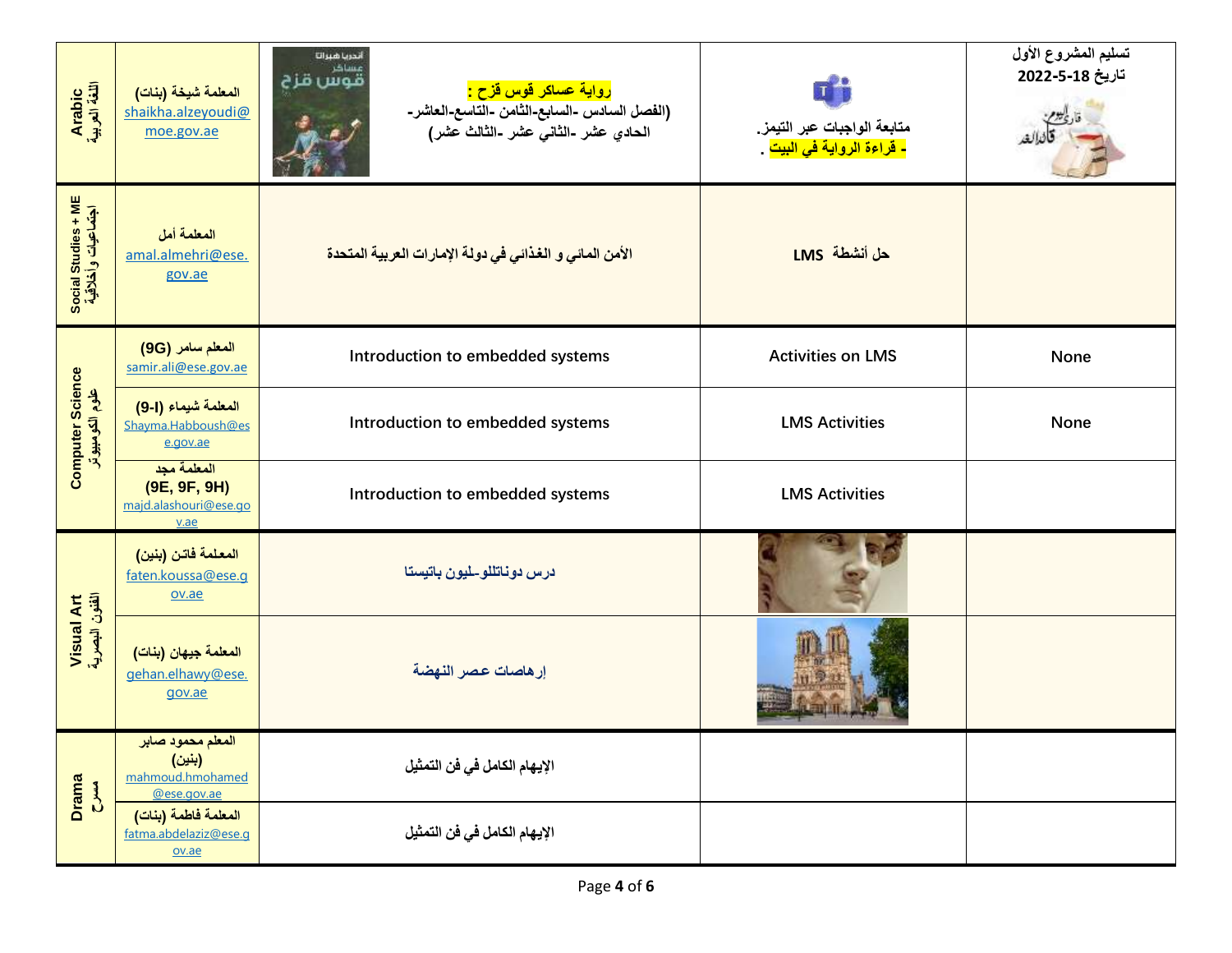| Music<br>موسیقی                                                                                                                                                                                            | المعلم سلمان (بنين)<br>Selmen.zenned@ese.q                                                                                                                             | ov.ae                                                                                                                                                                                  |   |                |   |   |                | القوالب الآلية والغنائية في الموسيقى العربية |   |    |                          |    |                       |                |    |    |    |                                                                                                    |    |    |    |    |    |    |    |    |    |    |           |    |    |
|------------------------------------------------------------------------------------------------------------------------------------------------------------------------------------------------------------|------------------------------------------------------------------------------------------------------------------------------------------------------------------------|----------------------------------------------------------------------------------------------------------------------------------------------------------------------------------------|---|----------------|---|---|----------------|----------------------------------------------|---|----|--------------------------|----|-----------------------|----------------|----|----|----|----------------------------------------------------------------------------------------------------|----|----|----|----|----|----|----|----|----|----|-----------|----|----|
| (بنات) المعلمة رحمه<br>الموسيق <i>ى</i> في المجتمع- الموسيق <i>ى</i> و الروحانيات<br>Rahma.Mehrez@ese.g<br>ov.ae                                                                                           |                                                                                                                                                                        |                                                                                                                                                                                        |   |                |   |   |                |                                              |   |    |                          |    |                       |                |    |    |    |                                                                                                    |    |    |    |    |    |    |    |    |    |    |           |    |    |
|                                                                                                                                                                                                            | <b>Mr. Wassim</b><br>Physical & Health<br>Education<br>التربية الصحية<br>(Boys)<br><b>Healthy food</b><br><b>SELF-LEARNING IN LMS</b><br>wassim.khouaja@ese.go<br>v.ae |                                                                                                                                                                                        |   |                |   |   |                |                                              |   |    |                          |    |                       |                |    |    |    |                                                                                                    |    |    |    |    |    |    |    |    |    |    |           |    |    |
|                                                                                                                                                                                                            | <b>Ms. Sabiha</b><br>Demonstrates motor skills in hacking<br>(Girls)<br><b>SELF LEARNING IN LMS</b><br>games (handball)<br>sabiha.alkerwi@moe.go<br>v.ae               |                                                                                                                                                                                        |   |                |   |   |                |                                              |   |    |                          |    |                       |                |    |    |    |                                                                                                    |    |    |    |    |    |    |    |    |    |    |           |    |    |
| Mandarin<br>البرنامج الصيني                                                                                                                                                                                |                                                                                                                                                                        | Be able to use the grammar: 虽然但是<br>Mr. Yi Zeng<br>(Althoughbut) to make the sentence.<br>(Boys)<br>LMS-LESSON4-TASK2<br>Yi.Zeng@ese.gov.ae<br>Be able to read and understand the text |   |                |   |   |                |                                              |   |    |                          |    |                       |                |    |    |    |                                                                                                    |    |    |    |    |    |    |    |    |    |    |           |    |    |
| Be able to use the grammar: 虽然但是<br>$\bullet$<br><b>Ms. Li Shuai</b><br>(Girls)<br>(Althoughbut) to make the sentence.<br>Shuai.Li@ese.gov.ae<br>Be able to read and understand the text                   |                                                                                                                                                                        |                                                                                                                                                                                        |   |                |   |   |                |                                              |   |    | LMS-LESSON4-TASK2        |    |                       |                |    |    |    |                                                                                                    |    |    |    |    |    |    |    |    |    |    |           |    |    |
|                                                                                                                                                                                                            |                                                                                                                                                                        |                                                                                                                                                                                        |   |                |   |   |                |                                              |   |    |                          |    |                       |                |    |    |    | مواعيد الفحوصات الدوريـة التي يجب إجـراؤها للطلبـة خـلال الفصل الثالث من العام الدراسي 2021-2022 م |    |    |    |    |    |    |    |    |    |    |           |    |    |
| إبريل April                                                                                                                                                                                                | $\mathbf{1}$                                                                                                                                                           | $\overline{2}$                                                                                                                                                                         | 3 | $\overline{4}$ | 5 | 6 | $\overline{7}$ | 8                                            | 9 | 10 | 11                       | 12 | 13                    | 14             | 15 | 16 | 17 | 18                                                                                                 | 19 | 20 | 21 | 22 | 23 | 24 | 25 | 26 | 27 | 28 | 29        | 30 |    |
| مايو May                                                                                                                                                                                                   | $\mathbf{1}$                                                                                                                                                           | $\overline{2}$                                                                                                                                                                         | 3 | 4              | 5 | 6 | $\overline{7}$ | 8                                            | 9 | 10 | 11                       | 12 | 13                    | 14             | 15 | 16 | 17 | 18                                                                                                 | 19 | 20 | 21 | 22 | 23 | 24 | 25 | 26 | 27 | 28 | <b>29</b> | 30 | 31 |
| یونیو June                                                                                                                                                                                                 | $\mathbf{1}$                                                                                                                                                           | $\overline{2}$                                                                                                                                                                         | 3 | 4              | 5 | 6 | 7              | 8                                            | 9 | 10 | 11                       | 12 | 13                    | 14             | 15 | 16 | 17 | 18                                                                                                 | 19 | 20 | 21 | 22 | 23 | 24 | 25 | 26 | 27 | 28 | 29        | 30 |    |
| يجب إجراء الـفحص والحصـول على نتيجـة سـلـبيـة لا تتجــاوز مـدة 96 ساعـة في بـدايـة الـفـصـل الدراسي قـبـل الدخـول إلى المبنى المدرسي.                                                                      |                                                                                                                                                                        |                                                                                                                                                                                        |   |                |   |   |                |                                              |   |    |                          |    |                       | <u>96 ساعة</u> |    |    |    |                                                                                                    |    |    |    |    |    |    |    |    |    |    |           |    |    |
| يجب إجراء الفحص الدوري <mark>شـهريًا</mark> (الفحص المخبري الـPCR) للطـلبة <mark>من فـئـة ما دون 16 عامـًا</mark> . (و يتـطـلب إجـراء الفحص قبـل إنـقضـاء مـدة الشهـر).                                    |                                                                                                                                                                        |                                                                                                                                                                                        |   |                |   |   |                |                                              |   |    |                          |    | <mark>كل شىھىر</mark> |                |    |    |    |                                                                                                    |    |    |    |    |    |    |    |    |    |    |           |    |    |
| يجب إجراء الفحص الدوري <mark>كل أسبوعين</mark> (الفحص المخبري الـPCR) <mark>للطلبة من فئة 16 عامـًا فما فوق</mark> . (و يتطلب إجراء الفحص قبل إنقضـاء مـدة الأسبـوعين).                                    |                                                                                                                                                                        |                                                                                                                                                                                        |   |                |   |   |                |                                              |   |    | <mark>كل أسسبوعين</mark> |    |                       |                |    |    |    |                                                                                                    |    |    |    |    |    |    |    |    |    |    |           |    |    |
|                                                                                                                                                                                                            | التطعيم إلـزامي للطلبة الـذين يبلـغـون من العـمر 16 سنة فـمـا فـوق فـقط ، وغير إلزامي للـطـلـبة دون سن 16 سنة (اخـتياري ويـوصى بـ4).                                   |                                                                                                                                                                                        |   |                |   |   |                |                                              |   |    |                          |    |                       |                |    |    |    |                                                                                                    |    |    |    |    |    |    |    |    |    |    |           |    |    |
| يجب تسليم نسخــة مطـبو عــة من تــقـرير. نتيجة الفحـص السلبيـة المستخـرج من تـطـبيـق الحـصـن لمربـى/ة الصف_<br>يجب تسليم نسخـة مطبوعـة من تـقـرير التـطـعـيم المستخـرج من تـطـبيـق الـحـصـن لمربـى/ة الصف_ |                                                                                                                                                                        |                                                                                                                                                                                        |   |                |   |   |                |                                              |   |    |                          |    |                       |                |    |    |    |                                                                                                    |    |    |    |    |    |    |    |    |    |    |           |    |    |